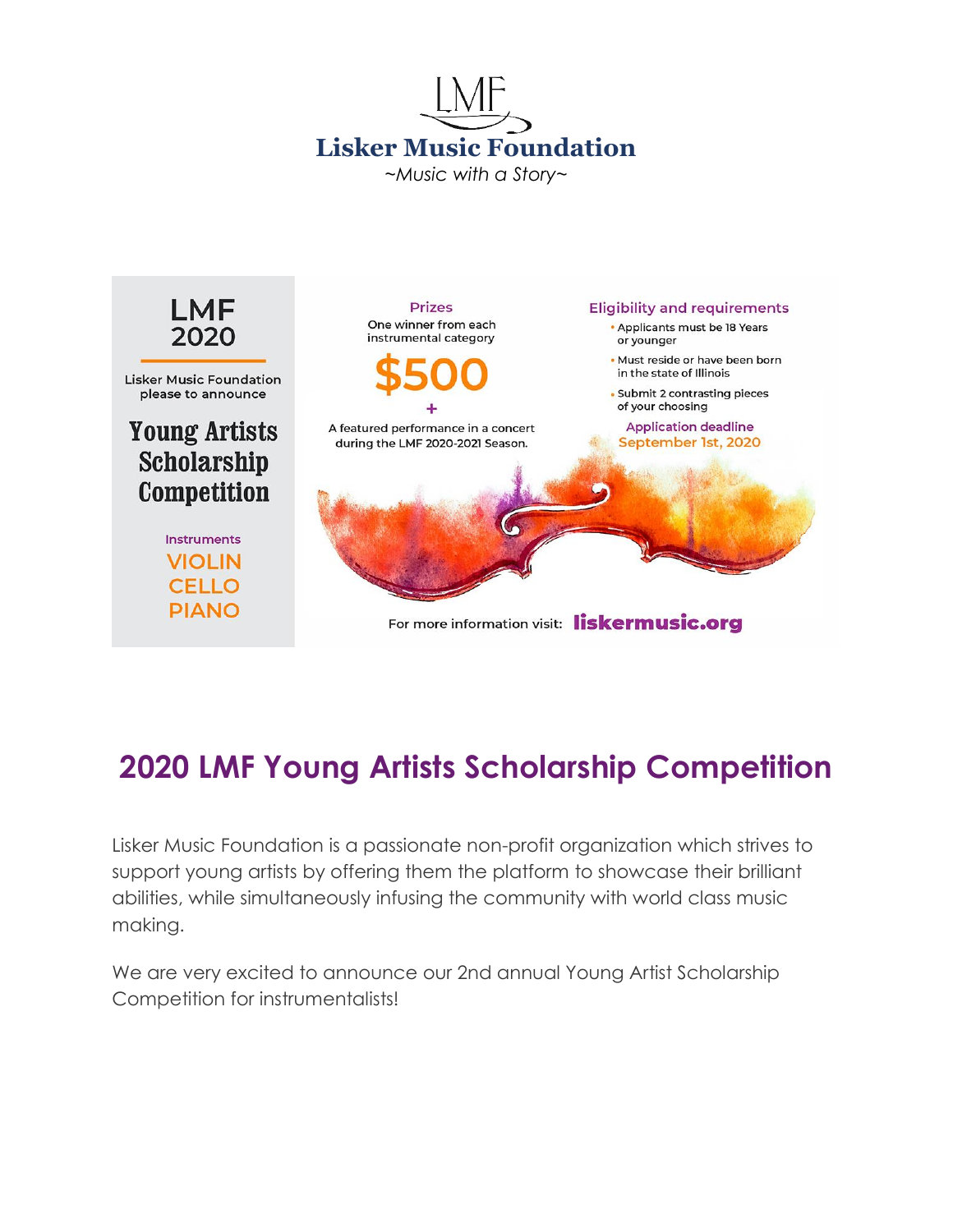### **QUALIFIED INSTRUMENTS**

### **Violin Cello Piano**

#### **PRIZES**

One winner from each instrumental category (violin, cello & piano) will be selected to receive the award

# **\$500**

## **&**

#### **In addition to the cash award, each winner will be featured in an LMF 2020-2021 Chamber Concert Series at Nichols Concert Hall in Evanston.**

Decisions by the judges are final and are not negotiable by the participants, their parents, or their teachers.

## **ELIGIBILITY AND REQUIREMENTS**

- Applicants must be 18 Years or younger as of 10/15/2020
- Must reside or have been born in the state of Illinois
- Must be available to perform in an LMF 2020-2021 Chamber Concert Series at Nichols Concert Hall in Evanston, as well as in the days leading up for rehearsals.

## **EVALUATION GUIDELINES**

#### **Technique**

- **Accuracy of intonation**
- Good coordination between right and left hands
- **Accuracy of passages**
- **Memorization**
- Proper Rhythm

#### **Musicality**

**Informed artistic interpretation**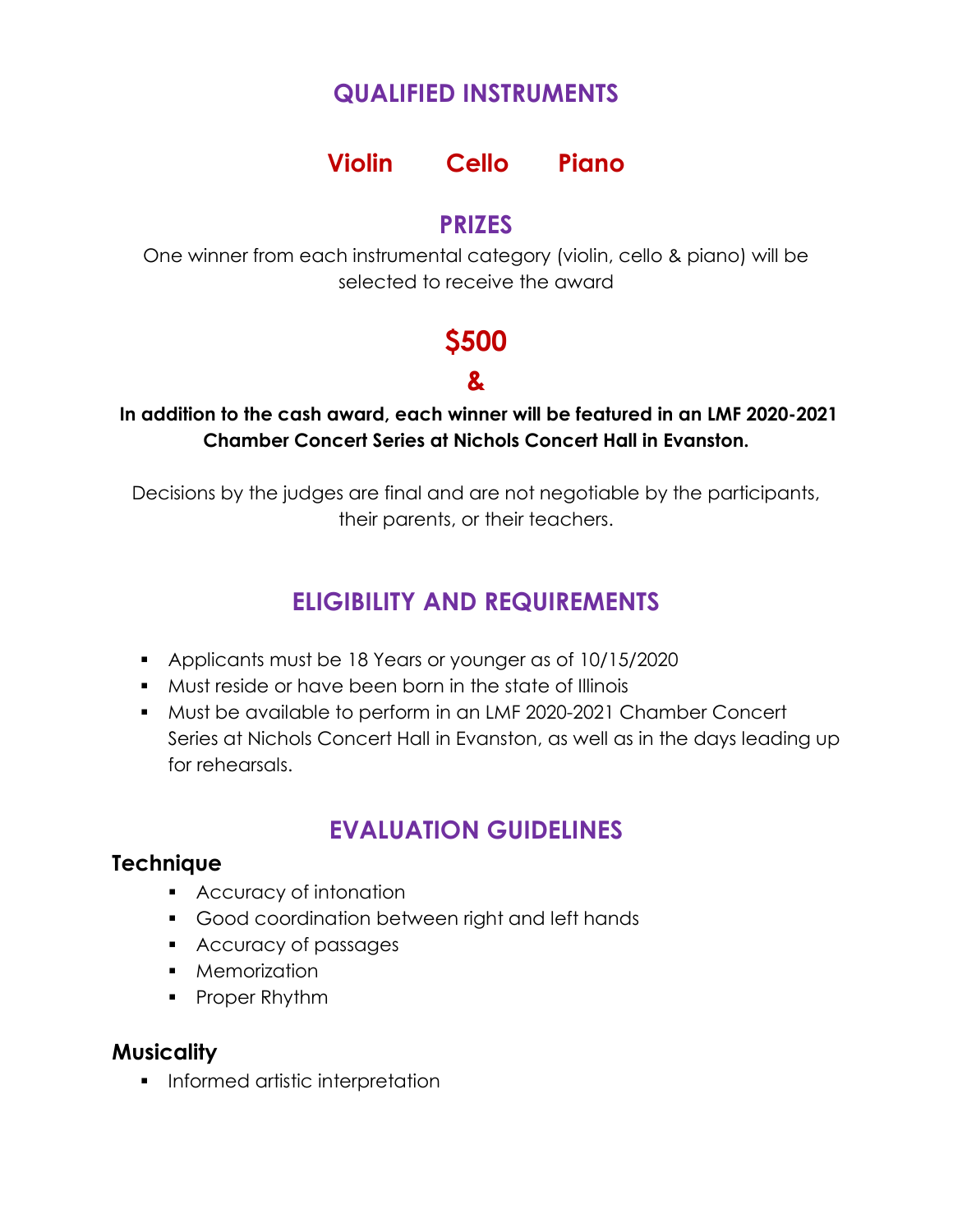- Good sense of overall structure of piece, connecting all movements in terms of energy and sound.
- Knowledge of accompaniment part, and utilizing it to accentuate your performance
- **Effective use of dynamics, articulations, and expression marks**
- **Stage Presence**

### **HOW TO APPLY AND GUIDELINES**

- All applications must be received by October 15th, 2020
- **Application Check List:** 
	- o Filled out application
	- o Permission letter from private teacher
	- o Proof or residence
	- o 1-page bio
	- o High Resolution Color headshot
	- o A non-refundable **\$25** application fee made payable via PayPal to ekelner@liskermusicfoundation.org
	- o Provide link to an unedited video audition uploaded to YouTube as an "unlisted" video including 2 contrasting pieces of your choice which best demonstrate your abilities.
	- o Accompanist is required where applicable.
	- o All application materials must be submitted online by uploading them to a neatly organized folder on Google Drive, DropBox, or another cloud-based site.
	- o All "unlisted" links and cloud-based folders must be shared with **dlisker@gmail.com**
- **The jury decision is final and not to be discussed.**
- The LMF reserves the right to use photos and videos taken during the concert performance, recorded prior to the stage performance, promotion company's future events, and publish them on its website or social networks.